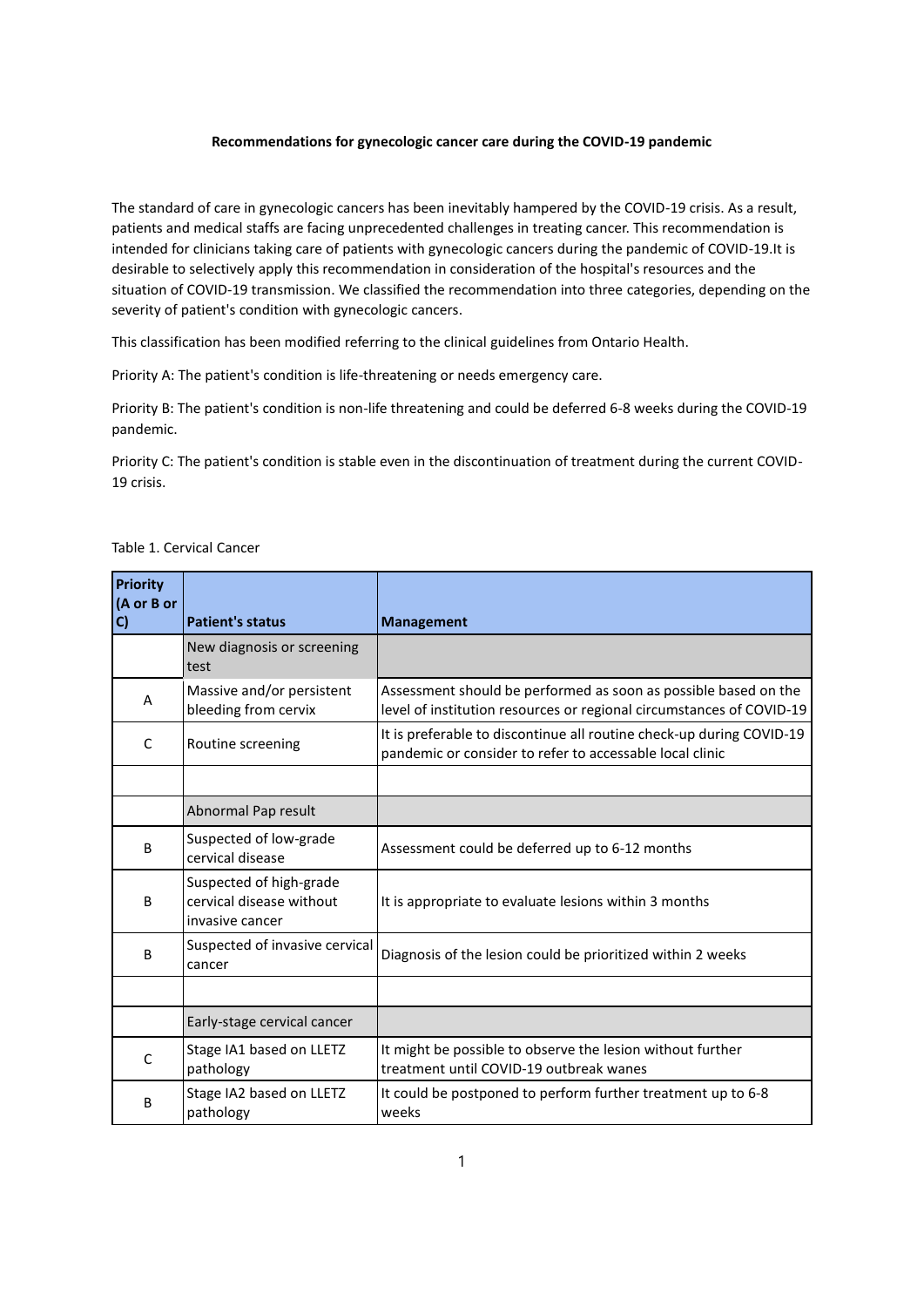| B | Stage IB1, IB2, and IIA1                                     | Radical hysterectomy can be postponed up to 6-8 weeks and can<br>be replaced by alternatives such as trachelectomy, neoadjuvant<br>chemotherapy, or radiation therapy in consideration of fertility<br>preservation, operation morbidity, and patient condition |
|---|--------------------------------------------------------------|-----------------------------------------------------------------------------------------------------------------------------------------------------------------------------------------------------------------------------------------------------------------|
|   |                                                              |                                                                                                                                                                                                                                                                 |
| C | Postoperative status - low<br>risk of recurrence             | Adjuvant therapy might be discontinued during the crisis of COVID-<br>19                                                                                                                                                                                        |
| B | Postoperative status -<br>intermediate risk of<br>recurrence | (CC)RT can be deferred up to 8 weeks after surgery in consideration<br>of risk of Sedlis criteriae                                                                                                                                                              |
| В | Postoperative status - high<br>risk of recurrence            | It is preferable to perform CCRT on schedule                                                                                                                                                                                                                    |
| B | Stage IB3, and IIA2                                          | It is appropriate to perform EBRT using hypofractionation to reduce<br>the number of visit to clinic. Radical hysterectomy can be chosen<br>on the decision of physician.                                                                                       |
|   |                                                              |                                                                                                                                                                                                                                                                 |
| B | Locally advanced cervical<br>cancer (IIB- IVA)               | CCRT is recommended on schedule, and could consider<br>hypofractionation to reduce the number of visit to clinic.<br>Brachytherapy should be done on time unless there is COVID-19<br>symptom.                                                                  |
|   |                                                              |                                                                                                                                                                                                                                                                 |
| B | Stage IVB cervical cancer                                    | It is preferable to perform chemotherapy consisting of cisplatin<br>and paclitaxel, (+/-) bevacizumab on schedule.                                                                                                                                              |
|   |                                                              |                                                                                                                                                                                                                                                                 |
|   | Recurrent cervical cancer                                    |                                                                                                                                                                                                                                                                 |
| B | Cervical stump recurrence                                    | Surgical resection or radiation therapy can be considered according<br>to the level of institutional resources on schedule                                                                                                                                      |
| В | Vaginal recurrence with<br>bleeding                          | It is recommended to perform brachytherapy or EBRT on schedule                                                                                                                                                                                                  |
| В | Local recurrence within<br>pelvis                            | (CC)RT is recommended on schedule, and could consider<br>hypofractionation to reduce the number of visit to clinic.<br>Brachytherapy should be done on time unless there is COVID-19<br>symptom.                                                                |
| В | Distant recurrence - chest<br>only                           | Chemotherapy is recommended on schedule, but it can be<br>deferred for several week in case of no adverse effect caused by<br>the delay of treatment                                                                                                            |
| B | Distant multiple recurrence                                  | Chemotherapy is recommended on schedule, but it can be<br>deferred for several week in case of no adverse effect caused by<br>the delay of treatment                                                                                                            |
| B | Pelvic side wall recurrence                                  | Ultra-radical surgery or radiation could be recommended according<br>to the level of institution resources                                                                                                                                                      |
|   |                                                              |                                                                                                                                                                                                                                                                 |
|   | Follow-up                                                    |                                                                                                                                                                                                                                                                 |
| C | Follow-up after curative<br>operation                        | Surveillance can be deferred based on the level of risk for<br>recurrence                                                                                                                                                                                       |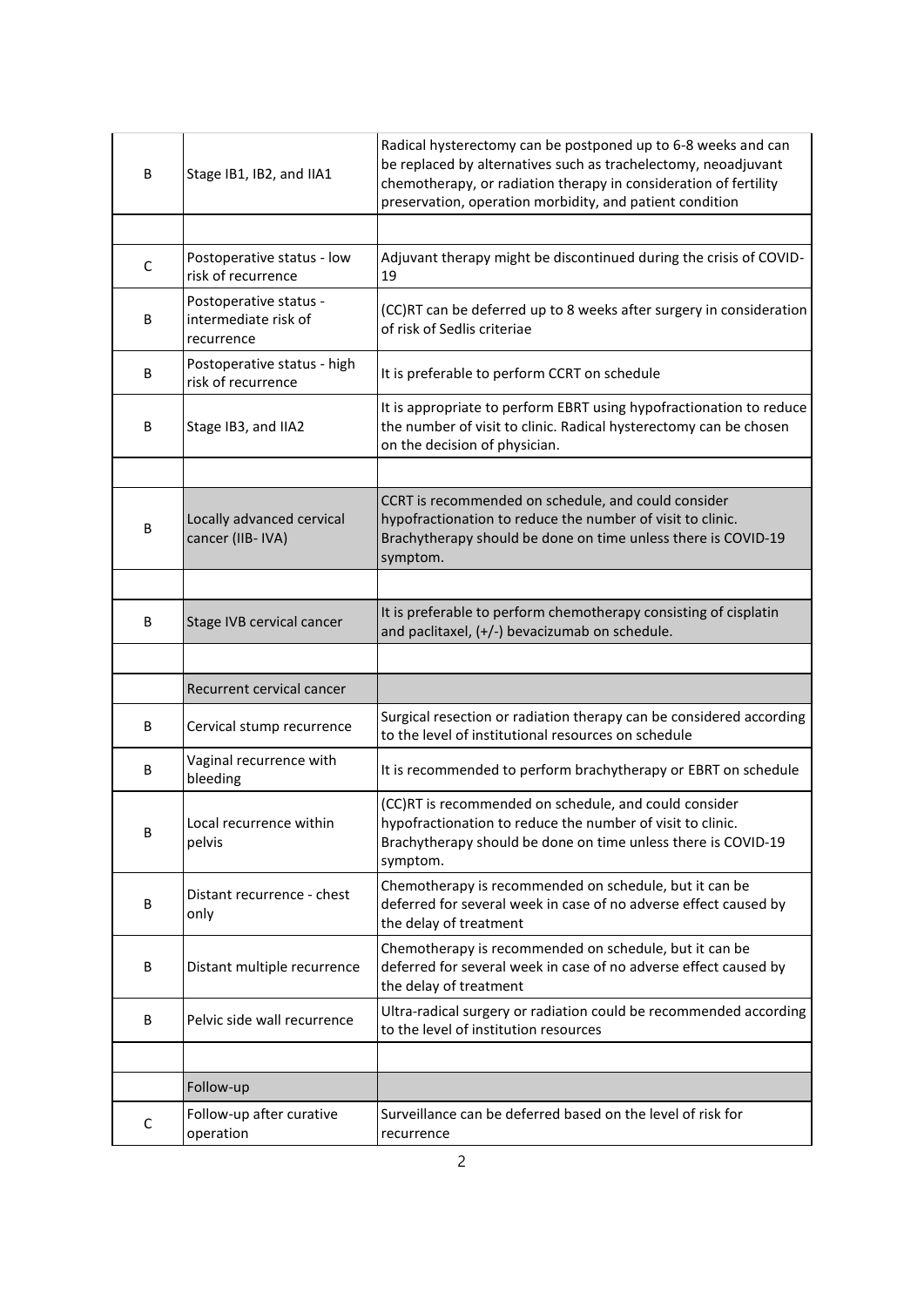|    | Follow-up after curative<br>radiation                                                             | Surveillance can be deferred based on the level of risk for<br>recurrence                                                                                                                         |
|----|---------------------------------------------------------------------------------------------------|---------------------------------------------------------------------------------------------------------------------------------------------------------------------------------------------------|
|    |                                                                                                   |                                                                                                                                                                                                   |
|    | Special situation                                                                                 |                                                                                                                                                                                                   |
| B  | Occult cervical cancer after<br>simple hysterectomy                                               | The treatment can be chosen among observation, surgery, or<br>radiation after pathologic review. It can be deferred for several<br>week in case of no adverse effect caused by delay of treatment |
|    | Condition requiring palliative<br>treatment                                                       | The treatment can be postponed after consultation with<br>multidisciplinary team                                                                                                                  |
| А  | Serious toxicity (i.e. fever,<br>pain, dyspnea, bowel<br>perforation, and unstable<br>vital sign) | Immediate management of toxicity should be required as soon as<br>possible even in the circumstances of COVID-19 pandemic                                                                         |
| B. | Neutropenia                                                                                       | Administration of hematologic growth factor is recommended as<br>quickly as possible                                                                                                              |

# Table 2. Endometrial Cancer

| Priority (A<br>or $B$ or $C$ ) | <b>Patient Status</b><br>Description                       | Management                                                                                                                                                                                                                               |
|--------------------------------|------------------------------------------------------------|------------------------------------------------------------------------------------------------------------------------------------------------------------------------------------------------------------------------------------------|
|                                | Diagnostic approach                                        |                                                                                                                                                                                                                                          |
| A                              | Vaginal bleeding,<br>suspicious uterine<br>pathology       | In case of clinically significant abnormal uterine bleeding (AUB), office-<br>based endometrial biopsy should be performed in outpatient setting<br>based on the level of institution resources or regional circumstances of<br>COVID-19 |
|                                | Premalignant disease                                       |                                                                                                                                                                                                                                          |
| B                              | EIN, wants preserving<br>fertility                         | Start conservative treatment such as oral progestin and LNG-IUD                                                                                                                                                                          |
| B                              | EIN, not wants<br>preserving fertility                     | Simple hysterectomy might be postponed up to 8 weeks.<br>Conservative treatment such as oral progestin and LNG-IUD can be<br>applied alternatively until the pandemic is over.                                                           |
|                                | Surgical staging                                           | MIS approach with SLN mapping is recommended because it confers<br>fast recovery and less complication, and accurate nodal staging                                                                                                       |
| A                              | Surgical staging in<br>patients with active<br>bleeding    | Staging operation with hysterectomy should be performed as soon as<br>possible.                                                                                                                                                          |
| B                              | Surgical staging in<br>patients without active<br>bleeding | Staging operation can be delayed up to 8 weeks.                                                                                                                                                                                          |
| B                              | Clinical stage IA, grade I                                 | Conservative treatment such as oral progestin and LNG-IUD can be<br>applied alternatively until the pandemic is over.                                                                                                                    |
|                                | Adjuvant treatment                                         | Adjuvant treatment can be deferred up to 9 weeks after surgery.                                                                                                                                                                          |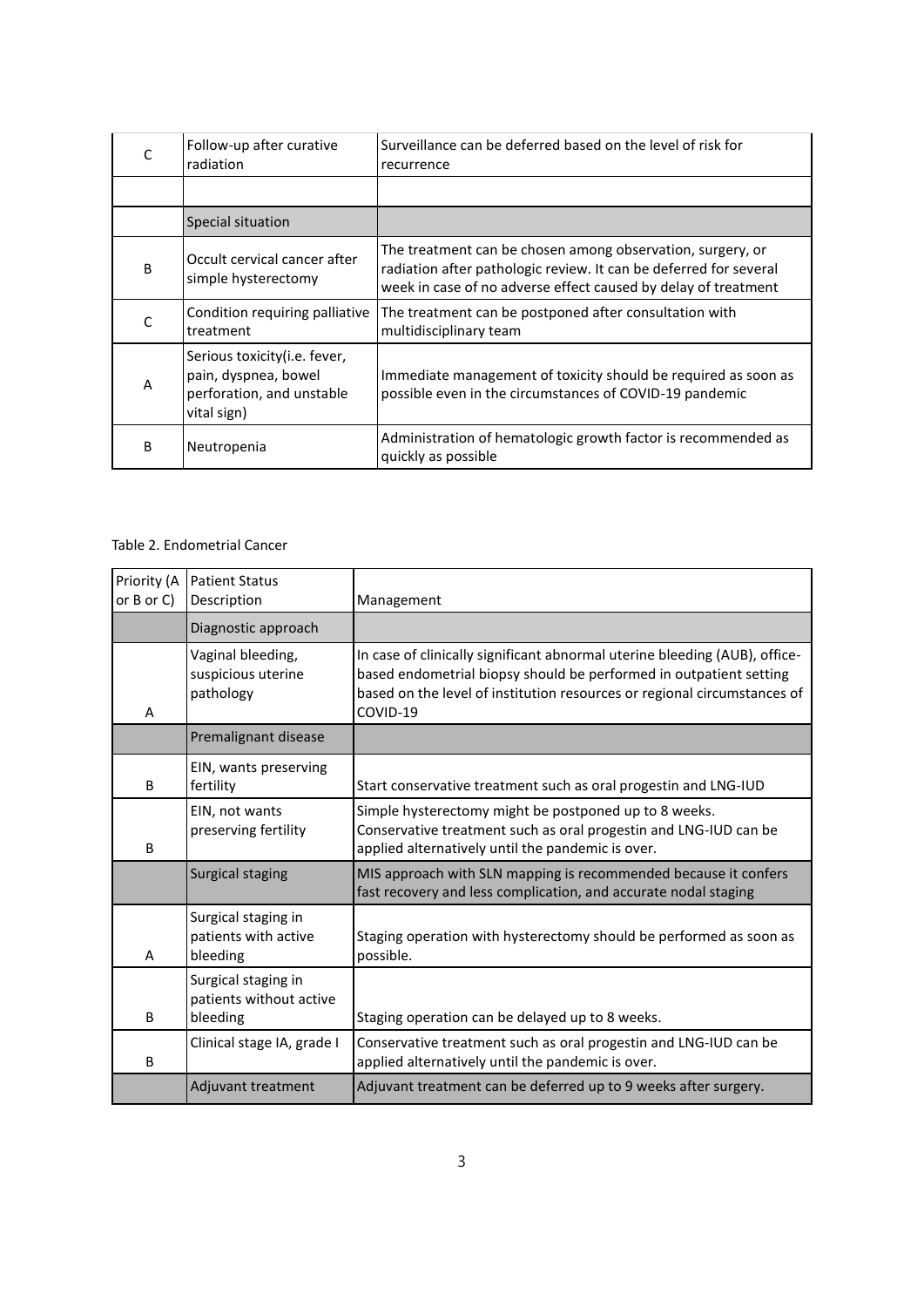| C | Surgical stage I, II with<br>low risk factor                      | Adjuvant therapy might be discontinued during the crisis of COVID-19                                                                                                                                                                                                                                           |
|---|-------------------------------------------------------------------|----------------------------------------------------------------------------------------------------------------------------------------------------------------------------------------------------------------------------------------------------------------------------------------------------------------|
| В | Surgical Stage I, II with<br>intermediate to high risk<br>factors | Brachytherapy is preferred considering fewer visit and less<br>complication risk                                                                                                                                                                                                                               |
| B | Surgical stage III                                                | Depending on the discretion of the physician, adjuvant chemotherapy<br>or radiotherapy is considered.<br>Use chemotherapy regimens that will avoid frequent patient visits (e.g.<br>paclitaxel + carboplatin).<br>In case of pelvic RT, consider hypofractionation to reduce the number<br>of visit to clinic. |
| B | Surgical Stage IVa                                                | Depending on the discretion of the physician, adjuvant chemotherapy<br>or radiotherapy is considered.<br>Use chemotherapy regimens that will avoid frequent patient visits (e.g.<br>paclitaxel + carboplatin).<br>In case of pelvic RT, consider hypofractionation to reduce the number<br>of visit to clinic. |
|   | Inoperable condition                                              |                                                                                                                                                                                                                                                                                                                |
| В | Inoperable clinical stage<br>Ш                                    | Chemotherapy is recommended on schedule.<br>Use chemotherapy regimens that will avoid frequent patient visits (e.g.<br>paclitaxel + carboplatin)                                                                                                                                                               |
| B | Inoperable clinical stage<br>IV                                   | Chemotherapy is recommended on schedule.<br>Use chemotherapy regimens that will avoid frequent patient visits (e.g.<br>paclitaxel + carboplatin)                                                                                                                                                               |
| В | Stage IVb                                                         | Chemotherapy is recommended on schedule.<br>Use chemotherapy regimens that will avoid frequent patient visits (e.g.<br>paclitaxel + carboplatin)                                                                                                                                                               |
|   | Follow-up                                                         | Routine imaging study is not recommended until the pandemic is over                                                                                                                                                                                                                                            |
| C | Follow-up after primary<br>treatment                              | Surveillance can be deferred based on the level of risk for recurrence                                                                                                                                                                                                                                         |
|   | <b>Recurrent disease</b>                                          | Choice of therapy should minimize exposure to other contacts, risk<br>from therapy, and prognosis.                                                                                                                                                                                                             |
| В | Isolated vaginal<br>recurrence                                    | Brachytherapy is recommended on schedule, but it can be deferred for<br>several week in case of no adverse effect caused by delay of treatment                                                                                                                                                                 |
| В | Pelvic recurrence                                                 | RT is recommended on schedule, and consider hypofractionation to<br>reduce the number of visit to clinic.                                                                                                                                                                                                      |
| В | Distant recurrence with<br>symptom                                | Chemotherapy is recommended on schedule.<br>Use chemotherapy regimens that will avoid frequent patient visits                                                                                                                                                                                                  |
| C | Distant recurrence<br>without symptom                             | Consider hormonal treatment<br>Use chemotherapy regimens that will avoid frequent patient visits                                                                                                                                                                                                               |
| В | Second or more line<br>chemotherapy after<br>recurrence           | Consider hormonal treatment<br>Use chemotherapy regimens that will avoid frequent patient visits                                                                                                                                                                                                               |

Table 3. Epithelial Ovarian Cancer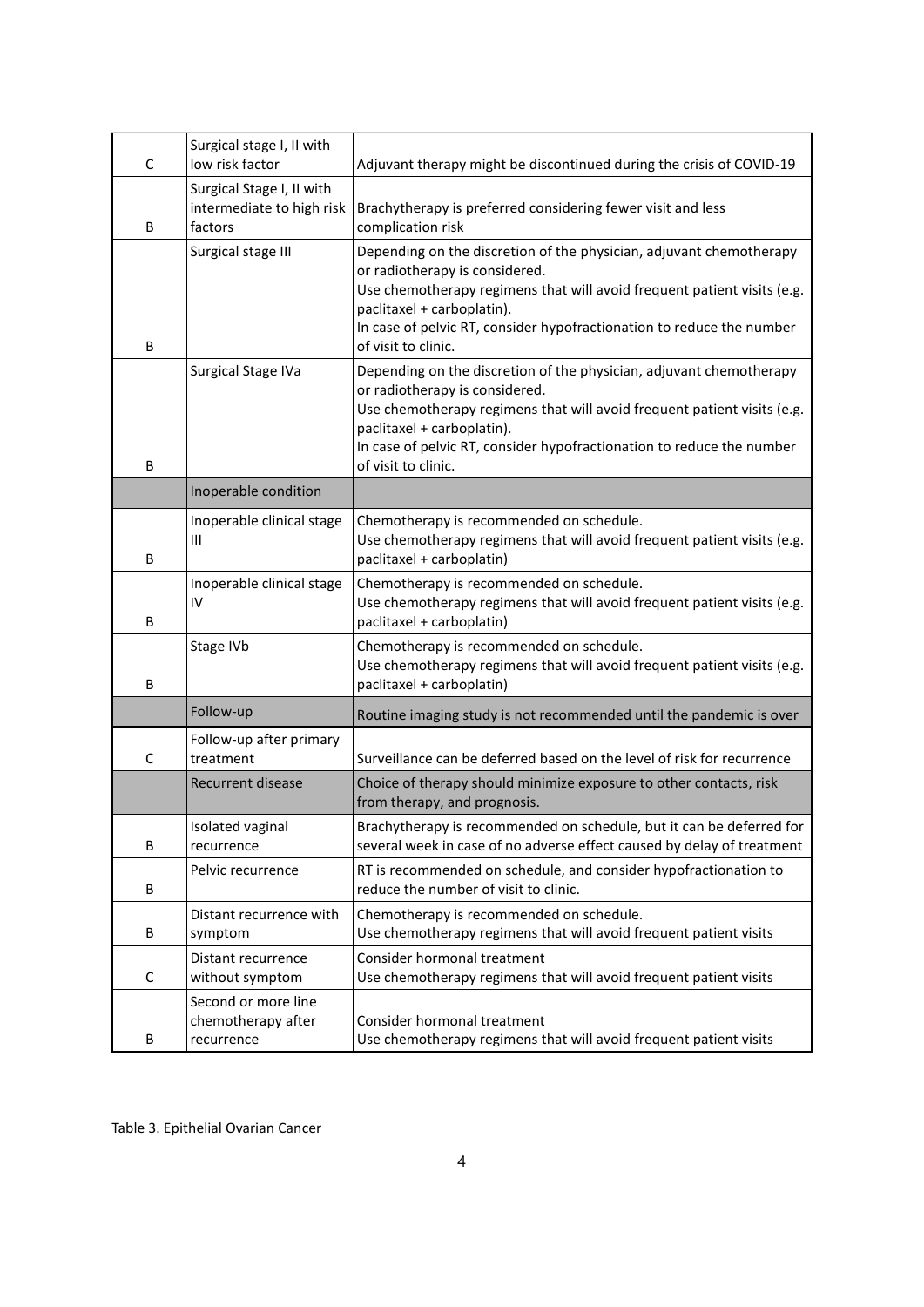| Priority (A<br>or B or C) | <b>Patient Status Description</b>                                                                                      | <b>Management</b>                                                                                                                                                                                                                                                                                                                                               |
|---------------------------|------------------------------------------------------------------------------------------------------------------------|-----------------------------------------------------------------------------------------------------------------------------------------------------------------------------------------------------------------------------------------------------------------------------------------------------------------------------------------------------------------|
|                           | Newly diagnosed ovarian cancer                                                                                         |                                                                                                                                                                                                                                                                                                                                                                 |
| A                         | Suspected ovarian cancer with symptoms<br>indicating bowel obstruction/perforation,<br>massive ascites, or peritonitis | Assessment should be performed as soon as<br>possible.                                                                                                                                                                                                                                                                                                          |
| B                         | Suspected ovarian cancer with no symptom<br>and looks confined to pelvis                                               | For presumed early stage ovarian cancer according<br>to salpingo-oophorectomy, restaging surgery can be<br>deferred from 6-8 weeks.                                                                                                                                                                                                                             |
| B                         | Suspected ovarian cancer with no symptom<br>and looks spread beyond pelvis                                             | Delaying interval debulking surgery beyond 3-4<br>cycles of neoadjuvant chemotherapy should be<br>considered.<br>Choose regimens scheduled with the fewest<br>infusion visits.<br>Consider lower dosing intensity and less<br>myelosuppressive regimens to reduce neutropenia.<br>Avoid the prescription of dose-dense,<br>intraperitoneal, and HIPEC regimens. |
| B                         | After 3 cycles neoadjuvant chemotherapy in<br>suspected advanced stage ovarian cancer                                  | Consider extending the chemotherapy plan to 6<br>cycles before the interval cytoreductive surgery in<br>women who have already started neoadjuvant<br>chemotherapy.                                                                                                                                                                                             |
| A                         | Suspected postoperative complications (e.g.<br>anastomotic leak)                                                       | Assessment should be performed as soon as<br>possible.                                                                                                                                                                                                                                                                                                          |
| B                         | Incidentally found ovarian cancer                                                                                      | For presumed early stage ovarian cancer according<br>to salpingo-oophorectomy, restaging surgery can be<br>deferred from 6-8 weeks.<br>If residual suspected, reoperation should be<br>performed.                                                                                                                                                               |
|                           | Early stage (I-IIA) ovarian cancer requiring<br>postoperative adjuvant chemotherapy                                    |                                                                                                                                                                                                                                                                                                                                                                 |
| A                         | High-grade serous/endometrioid                                                                                         | Adjuvant chemotherapy should be performed as<br>soon as possible.                                                                                                                                                                                                                                                                                               |
| B                         | Non-high-grade serous/endometrioid                                                                                     | Adjuvant chemotherapy can be an option, but<br>should be considered less essential and discussed<br>with the patient about minimizing the infusion<br>visits.                                                                                                                                                                                                   |
|                           | Adjuvant chemotherapy in advanced stage<br>ovarian cancer                                                              |                                                                                                                                                                                                                                                                                                                                                                 |
| A                         | High-grade serous/endometrioid                                                                                         | Adjuvant chemotherapy should be performed as<br>soon as possible.                                                                                                                                                                                                                                                                                               |
| Α                         | High-grade serous with BRCA mutation                                                                                   | In patients who have a BRCA mutation and are<br>PARP naïve, consider rucaparib monotherapy in<br>situations where platinum therapy cannot be given.                                                                                                                                                                                                             |
| B                         | Clear cell or mucinous tumours                                                                                         | Adjuvant chemotherapy can be an option, but<br>should be considered less essential and discussed<br>with the patient about minimizing the infusion<br>visits.                                                                                                                                                                                                   |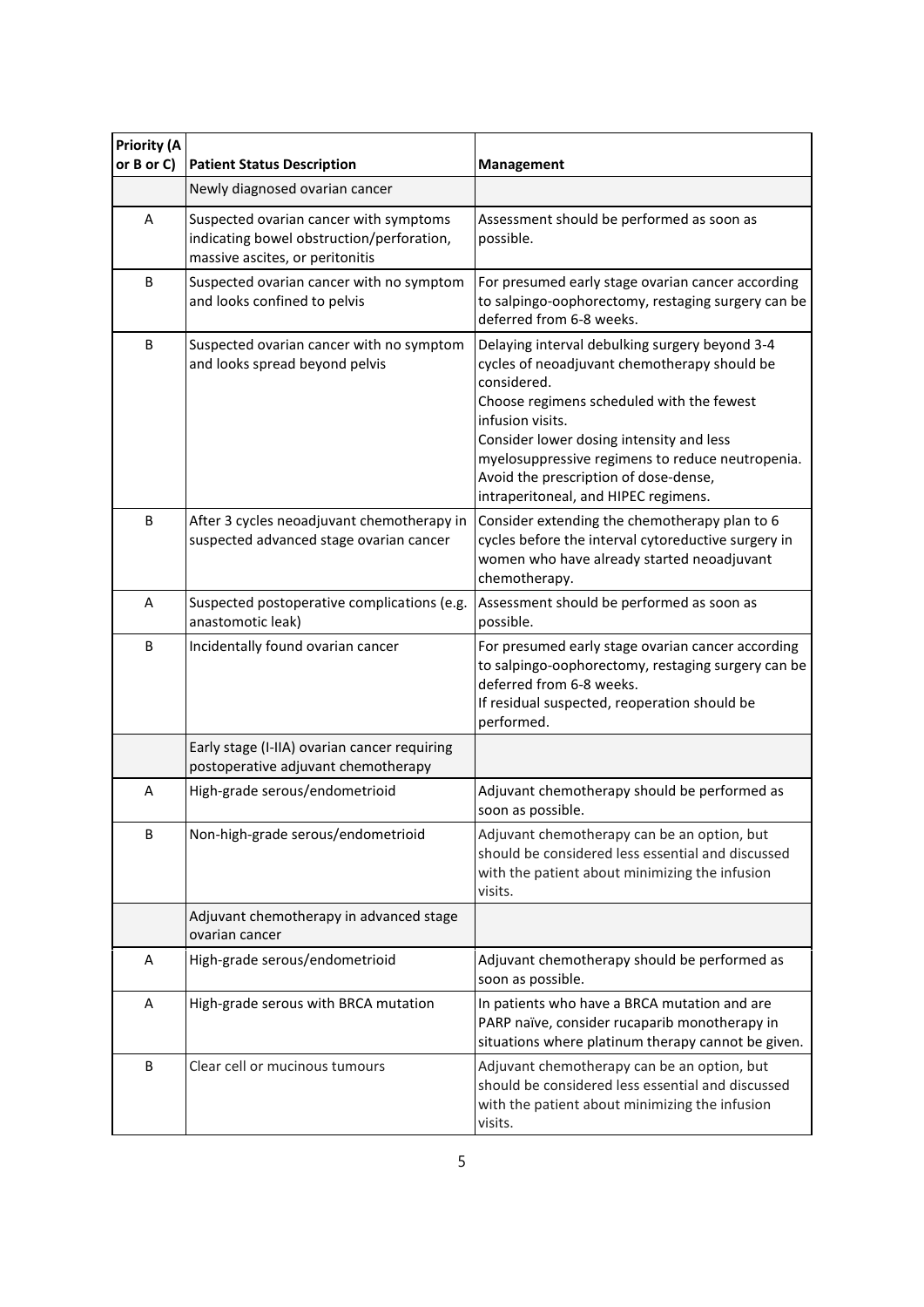| C            | Low-grade serous tumours                                                                      | Consider deferring the adjuvant therapy as possible.                                                                                                                                                  |
|--------------|-----------------------------------------------------------------------------------------------|-------------------------------------------------------------------------------------------------------------------------------------------------------------------------------------------------------|
| $\mathsf{C}$ | After upfront adjuvant chemotherapy                                                           | Consider deferring the maintenance chemotherapy<br>as possible.<br>If utilizing PARPi maintenance therapy, consider the<br>risk of the immunosuppression and exposure to<br>COVID-19 during infusion. |
|              | Follow-up visit                                                                               | Routine surveillance of asymptomatic patients<br>should be postponed as possible.<br>Utilize telemedicine and reduce the frequency of in-<br>person evaluation.                                       |
| C            | Patients with PARPi maintenance                                                               | Most can be managed through telemedicine with<br>scheduled blood tests and imaging done close to<br>home.                                                                                             |
| $\mathsf{C}$ | Patients with Bevacizumab maintenance                                                         | If facilities available to continue, supervision can be<br>performed by telemedicine, ensuring BP and<br>urinalysis are monitored.                                                                    |
|              | <b>Recurrent disease</b>                                                                      | Choice of therapy should minimize exposure to<br>other contacts, risk from therapy, and prognosis.                                                                                                    |
| B            | Symptomatic Plt-sensitive recurrent disease                                                   | Adjuvant chemotherapy can be an option, but<br>should be considered less essential and discussed<br>with the patient about minimizing the infusion<br>visits.                                         |
| C            | Symptomatic Plt-resistant recurrent disease                                                   | Non platinum-based regimen are low priority and<br>should be used after careful review of the<br>risk/benefit.                                                                                        |
| $\mathsf{C}$ | Symptomatic slowly growing recurrent<br>disease                                               | Decision should be based on clinical judgement.                                                                                                                                                       |
| $\mathsf{C}$ | Asymptomatic recurrent disease                                                                | Decision should be based on clinical judgement.                                                                                                                                                       |
|              | Special situation                                                                             |                                                                                                                                                                                                       |
| C            | Risk-reducing salpingo-oophorectomy for<br>genetic predisposition to gynaecological<br>cancer | Consider deferring the surgery as possible.                                                                                                                                                           |

## References

Recommendations for Prioritization, Treatment and Triage of Breast Cancer Patients During the COVID-19 Pandemic[. https://www.facs.org/quality-programs/cancer/executive-summary](https://www.facs.org/quality-programs/cancer/executive-summary)

2. Ontario Health. Pandemic Planning Clinical Guideline for Patients with Cancer. 2020. https://www.accccancer.org/docs/documents/cancer-program-fundamentals/oh-cco-pandemic-planning-clinicalguideline\_final\_2020-03-10.pdf (accessed April 23, 2020)

[www.nccn.org/covid-19](http://www.nccn.org/covid-19)

[www.asccp.org/covid-19](http://www.asccp.org/covid-19)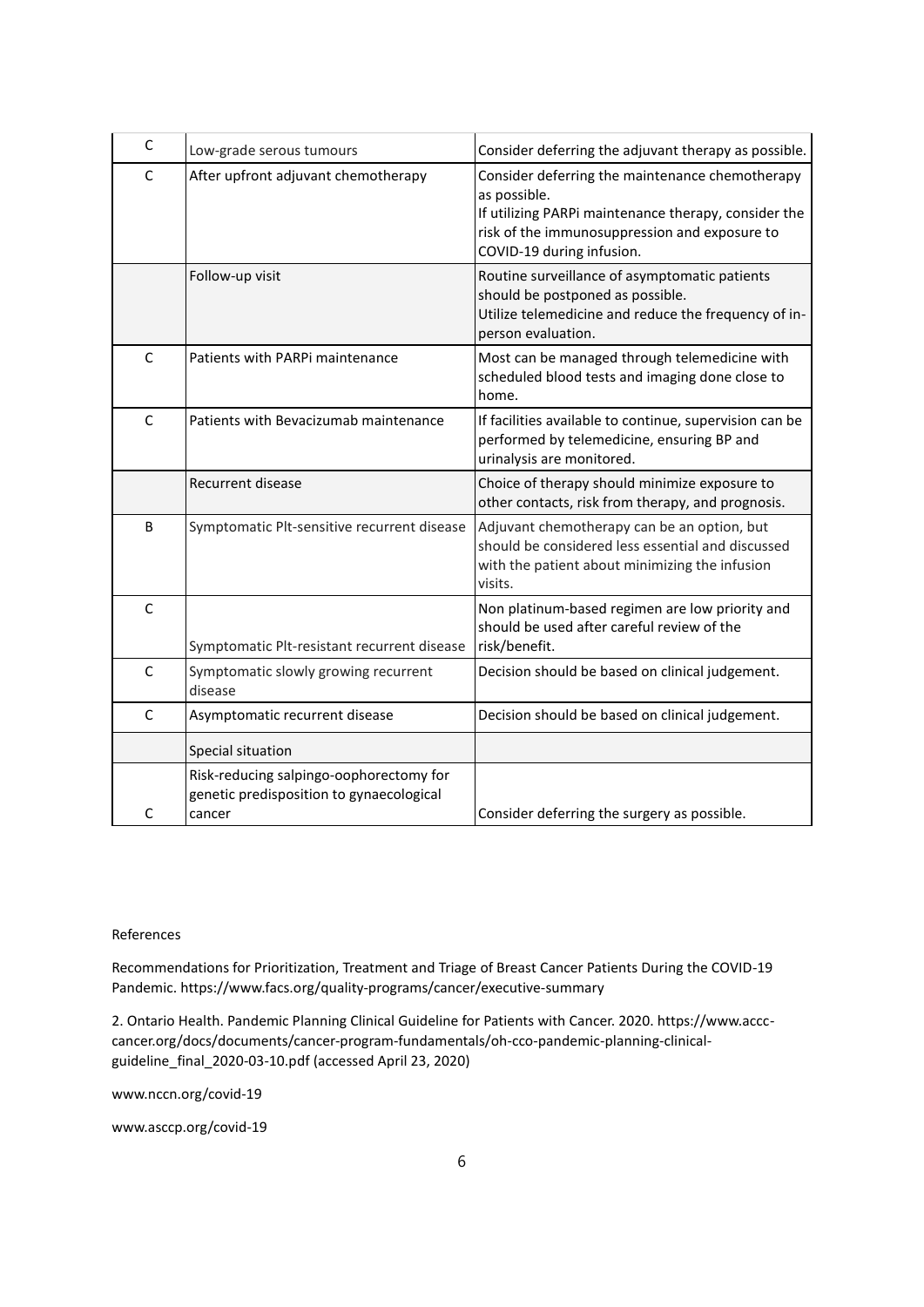https://www.esmo.org/guidelines/cancer-patient-management-during-the-covid-19-pandemic

Pergialiotis V, et al. The impact of waiting intervals on survival outcomes of patients with endometrial cancer: A systematic review of the literature. Eur J Obstet Gynecol Reprod Biol. 2020;246:1-6. doi: 10.1016/j.ejogrb.2020.01.004. PubMed PMID: 31923876.

Joint RCOG, BSGE and BGCS guidance for the management of abnormal uterine bleeding in the evolving coronavirus (COVIC-19) pandemic.

<https://www.sgo.org/clinical-practice/management/covid-19-resources-for-health-care-practitioners/>

https://www.esgo.org/covid-19-webinar/

[https://ijgc.bmj.com/content/early/2020/03/27/ijgc-2020-](https://ijgc.bmj.com/content/early/2020/03/27/ijgc-2020-001419?utm_source=adestra&utm_medium=email&utm_campaign=usage&utm_content=americas-covid19&utm_term=ijgc) [001419?utm\\_source=adestra&utm\\_medium=email&utm\\_campaign=usage&utm\\_content=americas](https://ijgc.bmj.com/content/early/2020/03/27/ijgc-2020-001419?utm_source=adestra&utm_medium=email&utm_campaign=usage&utm_content=americas-covid19&utm_term=ijgc)[covid19&utm\\_term=ijgc](https://ijgc.bmj.com/content/early/2020/03/27/ijgc-2020-001419?utm_source=adestra&utm_medium=email&utm_campaign=usage&utm_content=americas-covid19&utm_term=ijgc)

<https://www.sgo.org/clinical-practice/management/covid-19-resources-for-health-care-practitioners/>

<https://www.sciencedirect.com/science/article/pii/S2468784720300635?via%3Dihub>

## Authors

## **Gynecologic Oncology**

Sung-Jong Lee, MD (orlando@catholic.ac.kr) Taehun Kim, MD (coolluck1979@gmail.com) Miseon Kim, MD (shemme@naver.com) Dong Hoon Suh, MD [\(sdhwcj@naver.com\)](mailto:sdhwcj@naver.com) Jeong-Yeol Park, MD (catgut1-0@hanmail.net) Myong-Cheol Lim, MD [\(gynlim@gmail.com\)](mailto:gynlim@gmail.com) Jung Yun Lee, MD (yodrum682@gmail.com) Jae-Weon Kim, MD (kjwksh@snu.ac.kr)

#### **Radiation Oncology**

Yong-Bae Kim, MD (ybkim3@yuhs.ac) Keun-Yong Eom, MD (978sarang@daum.net)

Corresponding Author Seung-Cheol Kim, MD